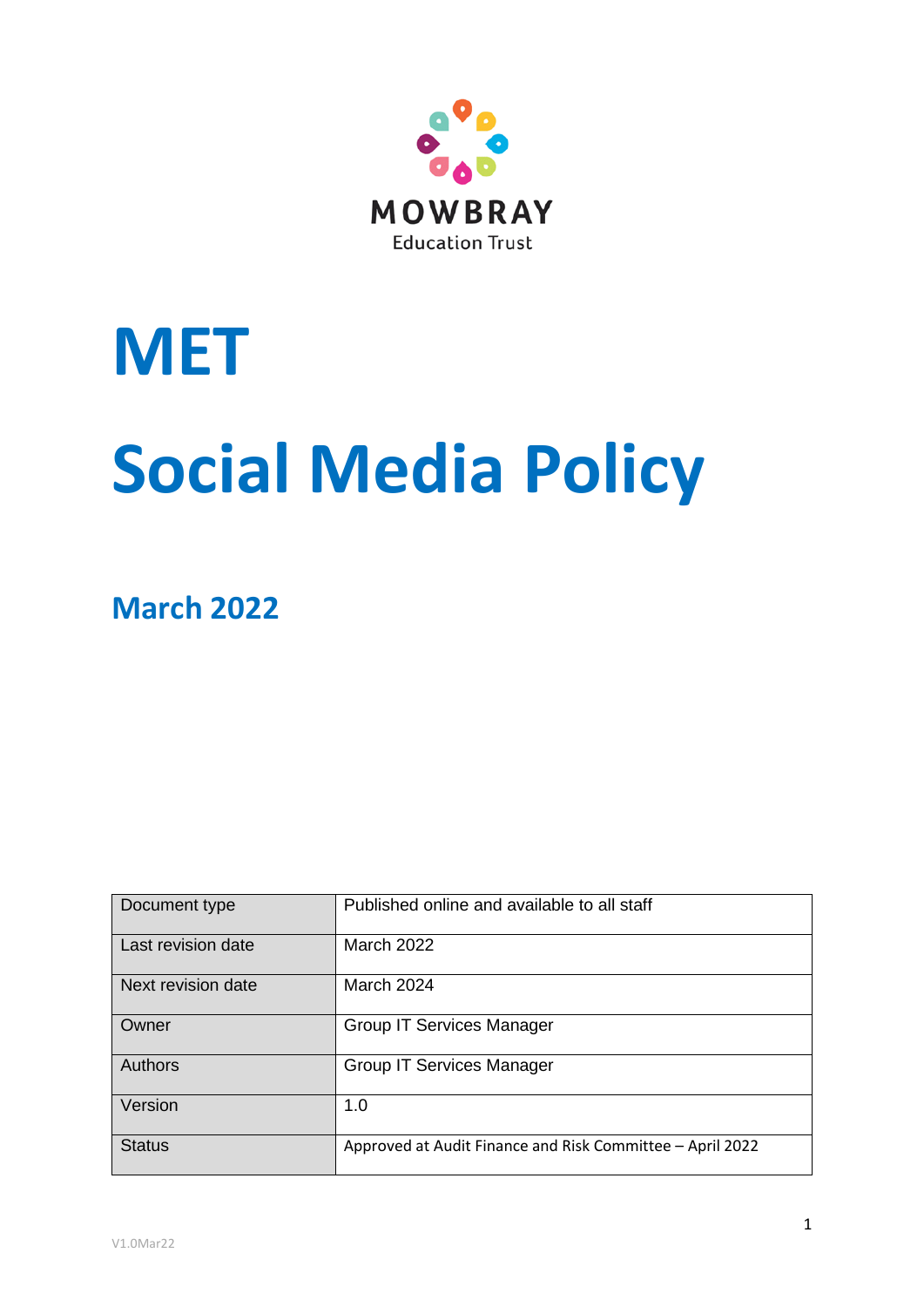# Contents

| 1. |              |                                                                              |  |  |  |
|----|--------------|------------------------------------------------------------------------------|--|--|--|
| 2. |              |                                                                              |  |  |  |
| 3. |              |                                                                              |  |  |  |
| 4. |              |                                                                              |  |  |  |
| 5. | 5.1.         |                                                                              |  |  |  |
|    | 5.2.         |                                                                              |  |  |  |
|    | 5.3.         |                                                                              |  |  |  |
| 6. | 6.1.         |                                                                              |  |  |  |
|    | 6.2.<br>6.3. | Guidance when using social media as part of working with students            |  |  |  |
|    | 6.4.         | Guidelines when using social media as part of your wider professional life 6 |  |  |  |
|    | 6.5.         |                                                                              |  |  |  |
| 7. |              |                                                                              |  |  |  |
| 8. |              |                                                                              |  |  |  |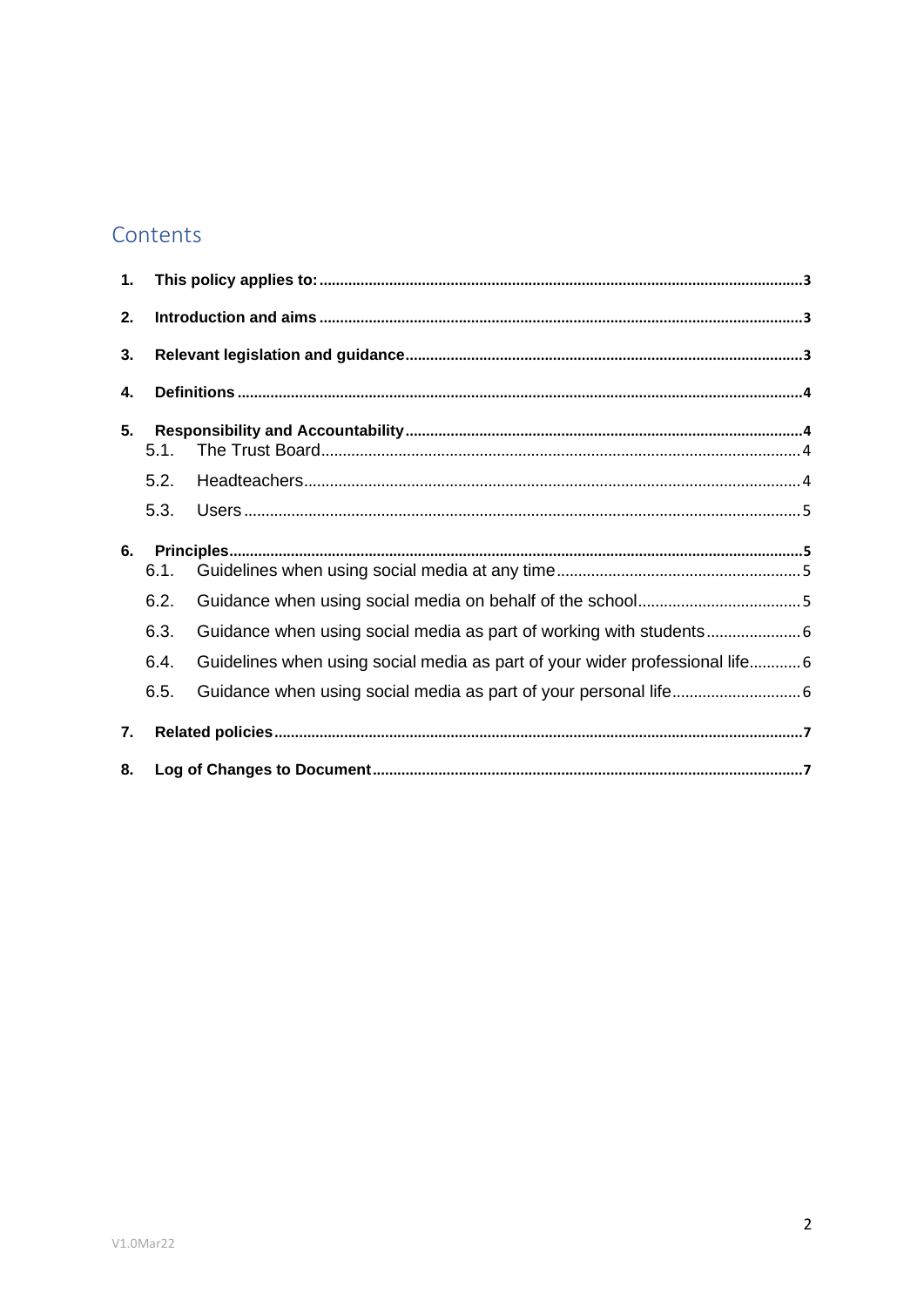#### <span id="page-2-0"></span>**1. This policy applies to:**

All Trust settings.

Where this policy states 'school' this means any of our educational establishments and the wider Trust.

Where this policy states 'Headteacher' this also includes 'Head of School' and 'Centre Manager'.

Mowbray Education Trust (MET).

#### <span id="page-2-1"></span>**2. Introduction and aims**

Social media, filesharing and other internet-based communication tools make it easy to share information, connect with people and extend professional networks. Social media can enhance classroom practice, introduce students to new tools and aid innovative and engaging curriculum delivery.

Employees are likely to be subjected to a higher level of public scrutiny over and above other public sector employees due to their work with children and vulnerable persons and do so generally without encountering any difficulty.

This policy aims to:

- Set guidelines, rules, and clear expectations on the use of social media
- Prevent disruption to the school arising from misuse of social media

This policy covers all users, including but not limited to governance volunteers, staff, volunteers, contractors, and visitors.

Breaches of this policy may be dealt with under the Mowbray Education Trust's Conduct and Disciplinary Policy and in some cases criminal proceedings.

#### <span id="page-2-2"></span>**3. Relevant legislation and guidance**

This policy refers to, and complies with, the following legislation and guidance:

- [Data Protection Act 2018](http://www.legislation.gov.uk/ukpga/2018/12/contents/enacted)
- [The General Data Protection Regulation](https://eur-lex.europa.eu/legal-content/EN/TXT/HTML/?uri=CELEX:32016R0679)
- [Computer Misuse Act 1990](https://www.legislation.gov.uk/ukpga/1990/18/contents)
- [Human Rights Act 1998](https://www.legislation.gov.uk/ukpga/1998/42/contents)
- [The Telecommunications \(Lawful Business Practice\) \(Interception of Communications\)](https://www.legislation.gov.uk/uksi/2000/2699/regulation/3/made)  [Regulations 2000](https://www.legislation.gov.uk/uksi/2000/2699/regulation/3/made)
- [Education Act 2011](http://www.legislation.gov.uk/ukpga/2011/21/section/2/enacted)
- [Freedom of Information Act 2000](https://www.legislation.gov.uk/ukpga/2000/36/contents)
- [The Education and Inspections Act 2006](https://www.legislation.gov.uk/ukpga/2006/40/part/7/chapter/1)
- [Keeping Children Safe in Education 2018](https://www.gov.uk/government/publications/keeping-children-safe-in-education--2)
- [Searching, screening and confiscation: advice fo3r schools](https://www.gov.uk/government/publications/searching-screening-and-confiscation)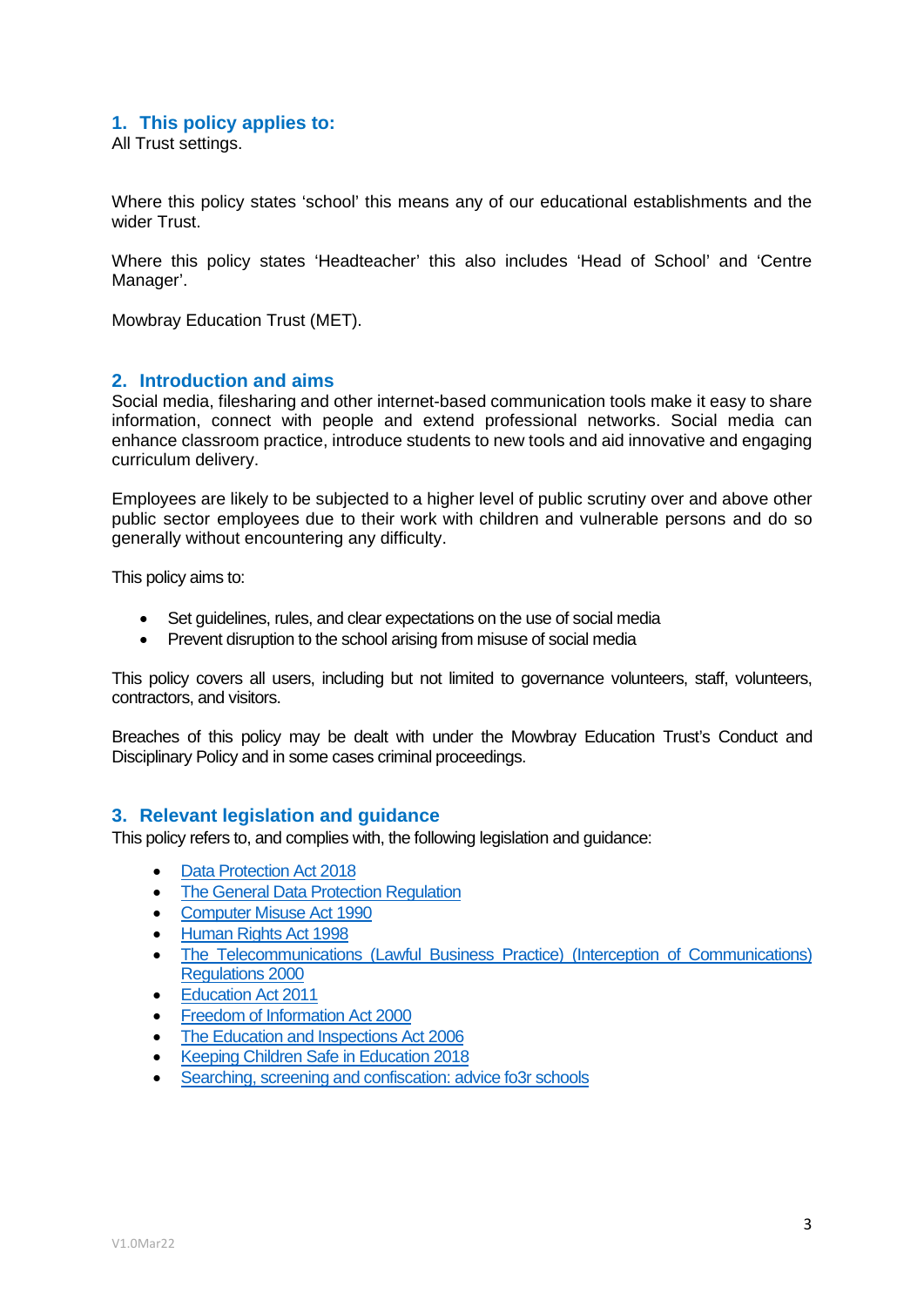## <span id="page-3-0"></span>**4. Definitions**

- **"Social media**": includes all technology, facilities, systems and services including but not limited toYouTube, Facebook, Instagram, Twitter, Twitch, filesharing and other internet-based communication tools.
- "**Users**": anyone who uses social media, including governance volunteers, staff, pupils, volunteers, contractors, and visitors.
- "**Personal use**": any use or activity not directly related to the users' employment, study, or purpose.
- "**Authorised personnel**": employees authorised by the school to perform systems administration and/or monitoring of social media.
- "**Content**": files and data on social media including but not limited to documents, photos, audio, video, printed output, web pages, social networking sites, and blogs.

# <span id="page-3-1"></span>**5. Responsibility and Accountability**

#### <span id="page-3-2"></span>5.1. The Trust Board

- 5.1.1. Review and approval of this policy and holding the Trust leaders to account for its implementation.
- 5.1.2 Should ensure that they are familiar with the contents of this policy and its relationship to the school's standards, policies, and guidance on the acceptable use of ICT and e-safety.

#### <span id="page-3-3"></span>5.2. Headteachers

- 5.2.1. Ensure that all users are trained and become familiar with this policy and its relationship to the school's standards, policies, and guidance on the acceptable use of ICT and e-safety.
- 5.2.2. Provide opportunities to discuss appropriate social media use on a regular basis and ensure that any queries raised are resolved swiftly.
- 5.2.3. Must ensure that any allegations raised in respect of social media are investigated promptly and appropriately, in accordance with the school's disciplinary procedure, code of conduct and acceptable use policy.
- 5.2.4. Must ensure two authorised personnel oversee each social media account.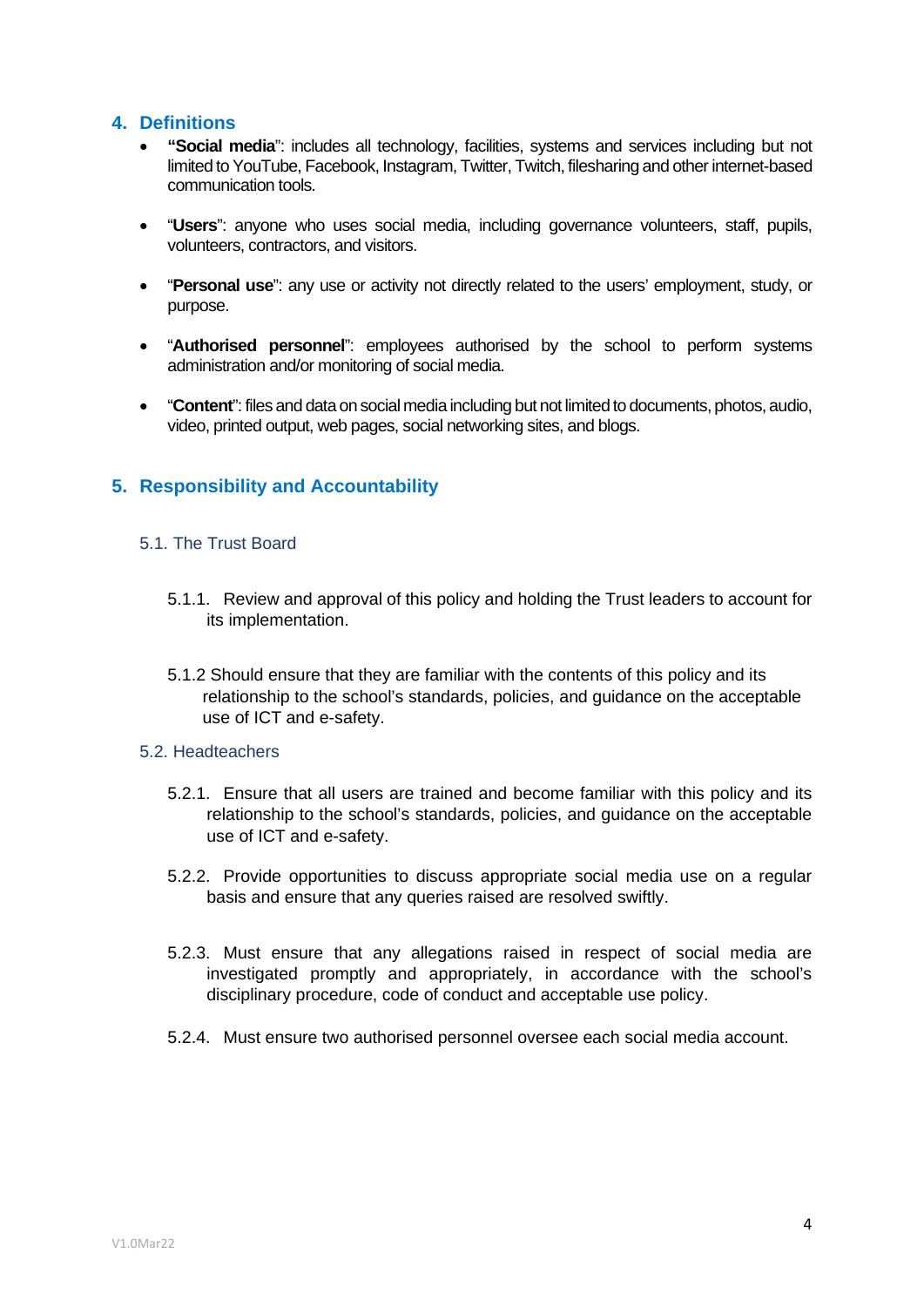#### <span id="page-4-0"></span>5.3. Users

- 5.3.1. Should ensure that they are familiar with the contents of this policy and its relationship to the school's standards, policies, and guidance on the acceptable use of ICT and e-safety.
- 5.3.2. Raise any queries or areas of concern they have relating to the use of social media and interpretation of this policy with their Headteacher.
- 5.3.3. Must comply with this policy where specific activities or conduct is prohibited.

#### <span id="page-4-2"></span><span id="page-4-1"></span>**6. Principles**

- 6.1. Guidelines when using social media at any time
	- 6.1.1. Users must not place any another user(s) at risk of harm and report any situation they come across which may contravene this.
	- 6.1.2. Users must follow statutory and school safeguarding procedures at all times when using social media and report all situations that may contravene these procedures.
	- 6.1.3. Social media and the use of must not be excessive and/or affect your ability to complete your duties.
	- 6.1.4. If you are unsure of social media relationships, they must be declared with other personal relationships or interests whenever necessary or appropriate.
	- 6.1.5. Users must maintain the reputation of the school, other users, and the wider community at all times and report any situation they come across which may contravene this – including but not limited to:

Contributing or access at any time, content including but not limited to illegal, discriminatory, sexual, or otherwise offensive content.

Using inappropriate language.

Using social media to criticise or insult.

Using social media to harass, bully or intimidate.

Using social media to breach school confidentiality.

Using social media to raise concerns about a school and/or users.

6.1.6. Users are responsible for the configuration and use of any personal social media accounts they have. They are responsible for determining the level of security and privacy of all their social media content.

#### <span id="page-4-3"></span>6.2. Guidance when using social media on behalf of the school

6.2.1. Only the Headteacher may grant explicit permission for a user to act as authorised personnel.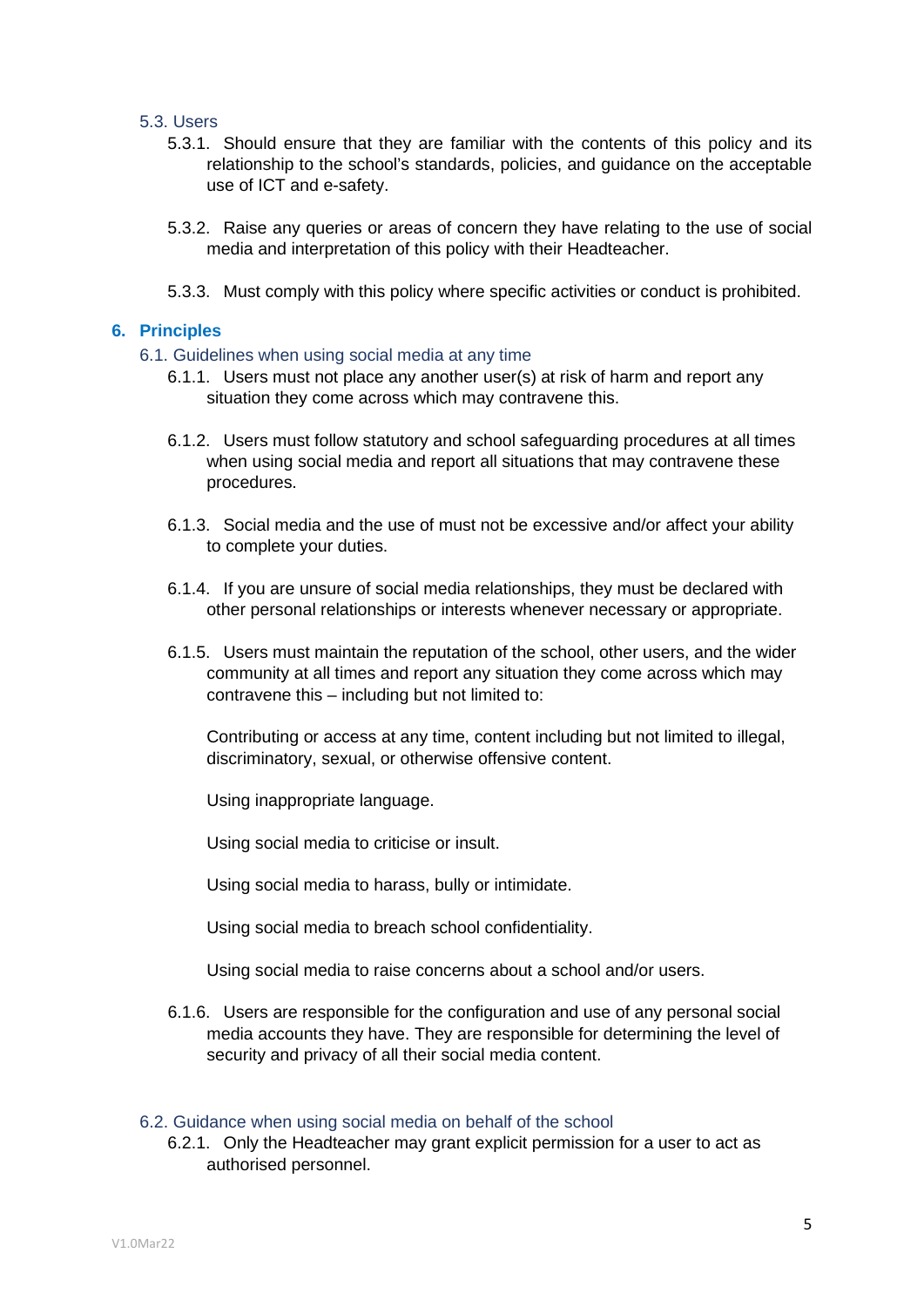- 6.2.2. Authorised personnel must follow all policies and procedures.
- 6.2.3. Authorised personnel must not use personal accounts.
- 6.2.4. Authorised personnel must not discuss personal matters and must direct users to more appropriate channels.
- <span id="page-5-0"></span>6.3. Guidance when using social media as part of working with students
	- 6.3.1. Only the Headteacher may grant explicit permission for a user to act as authorised personnel with students.
- <span id="page-5-1"></span>6.4. Guidelines when using social media as part of your wider professional life
	- 6.4.1. Users must be clear that their social media content is personal and not endorsed or supported by their school.
	- 6.4.2. Users can identify their school where appropriate but cannot use anything which implies official school content - including but not limited to:

Account name

School branding

School Logo

- 6.4.3. Users must not reveal any details that could lead to the identification of another user.
- <span id="page-5-2"></span>6.5. Guidance when using social media as part of your personal life
	- 6.5.1. Users must be clear that their social media content is personal and not endorsed or supported by their school.
	- 6.5.2. Users must not use school accounts.
	- 6.5.3. Users must not use personal social media with any child who they solely have, or have had, a staff/student relationship.
	- 6.5.4. Users can have social media contact with students or ex-students where other appropriate relationships exist. These relationships must be open, transparent and reported to the Headteacher – including but not limited to:

A student who is also a family member or a family friend.

- 6.5.5. Users must retain any communications to students or ex-students rejecting any approaches made on social media, ensure that they are professional in tone and reported to the Headteacher.
- 6.5.6. Users must not use personal social media with whom they solely have a staff/parent relationship.